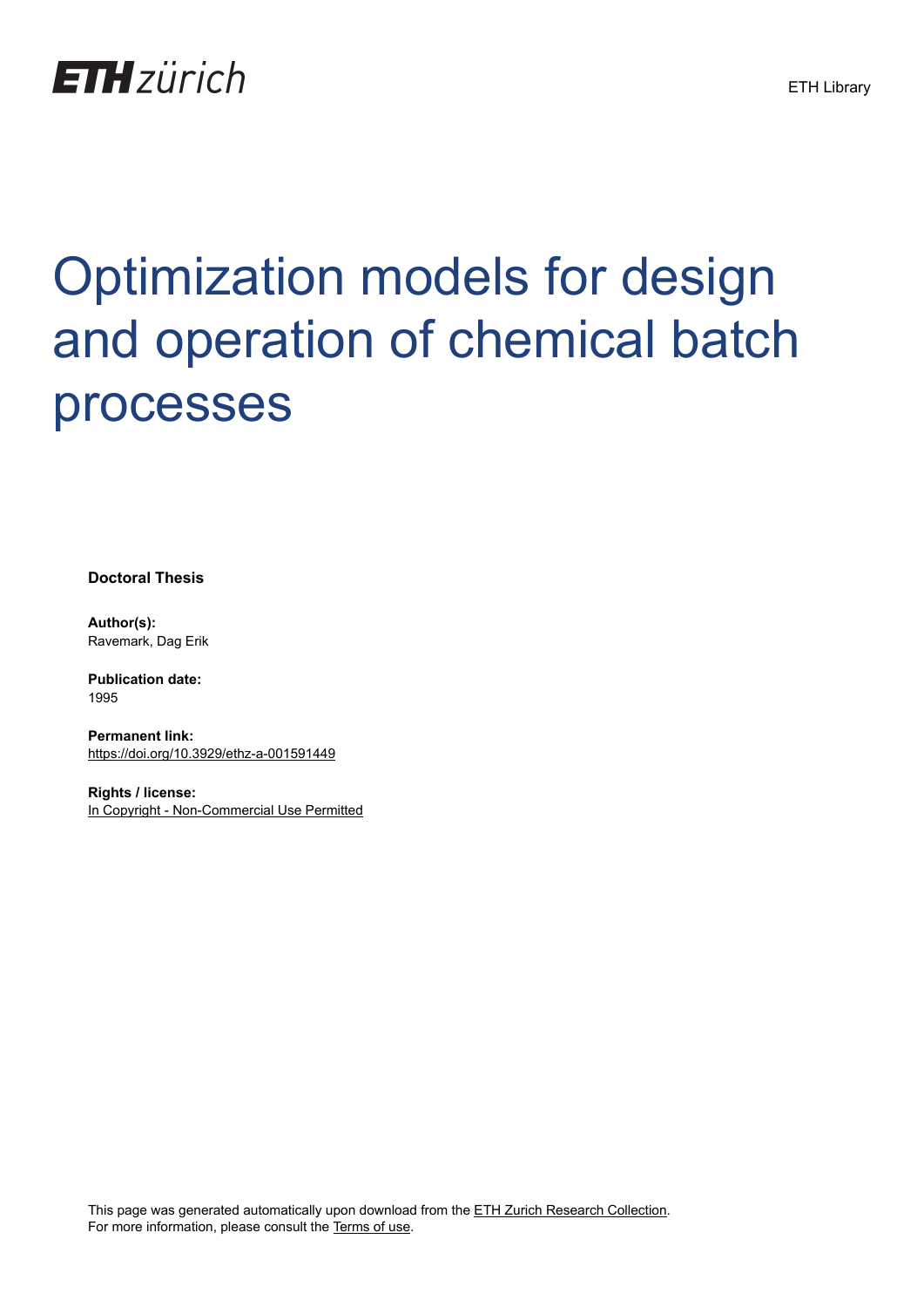#### $\chi$  iss. FTH

Diss. ETH No. <sup>11299</sup>

### Optimization Models for Design and Operation of Chemical Batch Processes



A dissertation submitted to the SWISS FEDERAL INSTITUTE OF TECHNOLOGY ZURICH

> for the degree of Doctor of Technical Sciences

presented by DAG ERIK RAVEMARK MSc. Chem. Eng., Lund (Sweden) born May 9, 1964 citizen of Hlnau-Effretikon, ZH

accepted on the recommendation of Prof. Dr. K. Hungerbiihler, examiner Prof. Dr. I. E. Grossmann, co-examiner

1995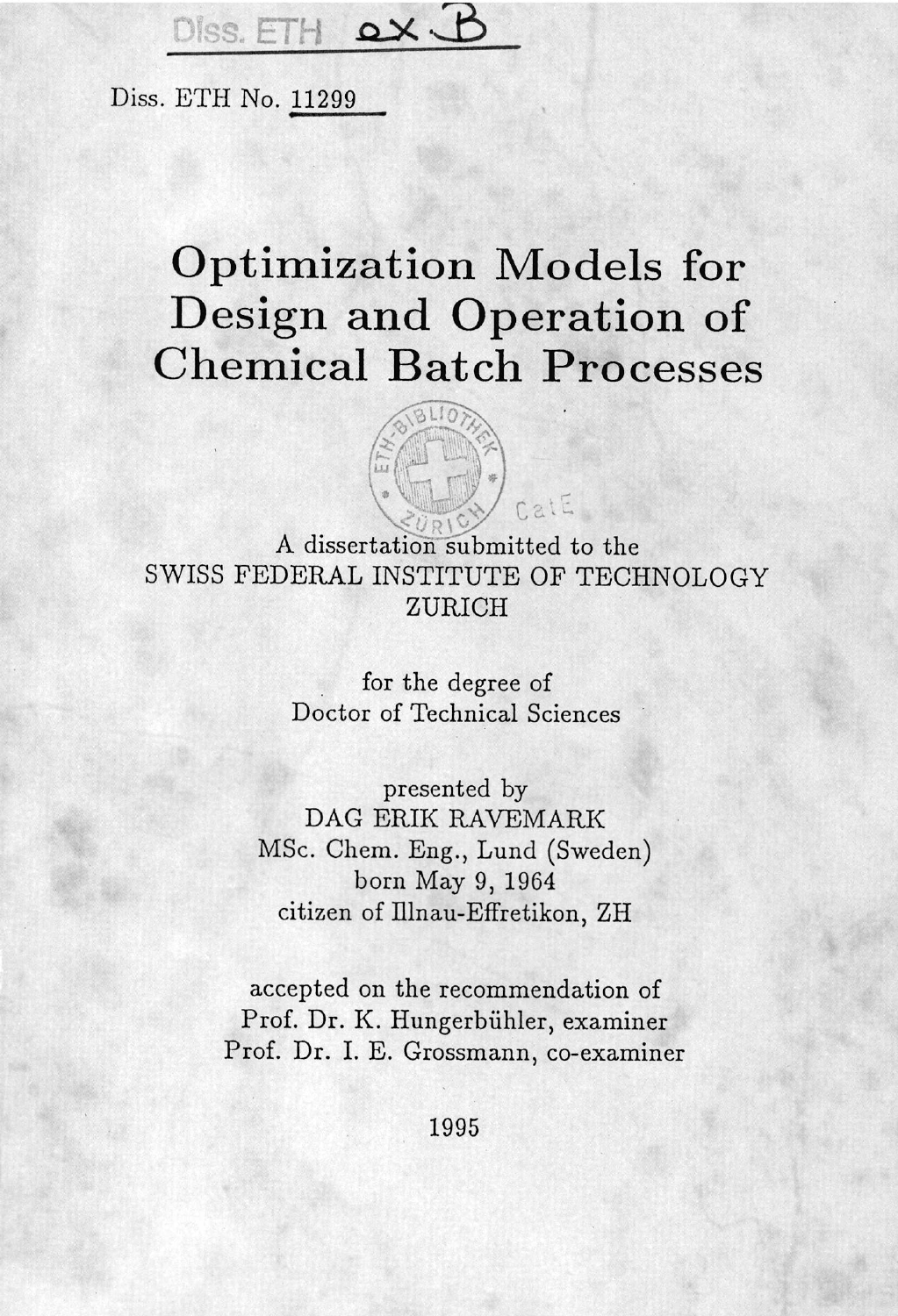## Abstract

Batch and semi-batch processes are essential in the chemical processing industry. Products produced in batch plants range from simple agricultural chemicals to innovative, complex, high value pharmaceutical products. Batch processes can be readily scaled up from bench scale experimental data, designed from relatively modest engineering information and structured to handle multiple products whose individual production requirements are not large enough to justify the construction of a dedicated plant. Batch processes also offer a higher degree of production flexibility.

In this work the optimal preliminary grassroots design of a multiproduct batch plant is addressed. In a multi-product plant several similar products are produced in the plant but usually only one product is produced at a time. This preliminary design problem arises when the physical steps in the product recipe are known and the different tasks, as defined by the recipe, are assigned to general purpose units. Now, a number of discrete decisions have to be made in order to determine an efficient design. The solution to the preliminary design problem that is obtained is intended to be a starting point for detailed mechanical design and actual plant layout.

In this thesis a number of models for the preliminary design of a batch plant are presented. The objective of these models is to minimize the capital cost of the plant. The structural alternatives that are considered for the design are; parallel batch units, parallel semicontinuous equipment items and the possible insertion of intermediate storage tanks.

The plant models, with their respective discrete decisions, are expressed as Mixed-Integer NonLinear Programming problems (MINLP). The MINLP models are solved with an implementation of the Outer-Approximation (OA) algorithm in the modeling language GAMS (Ge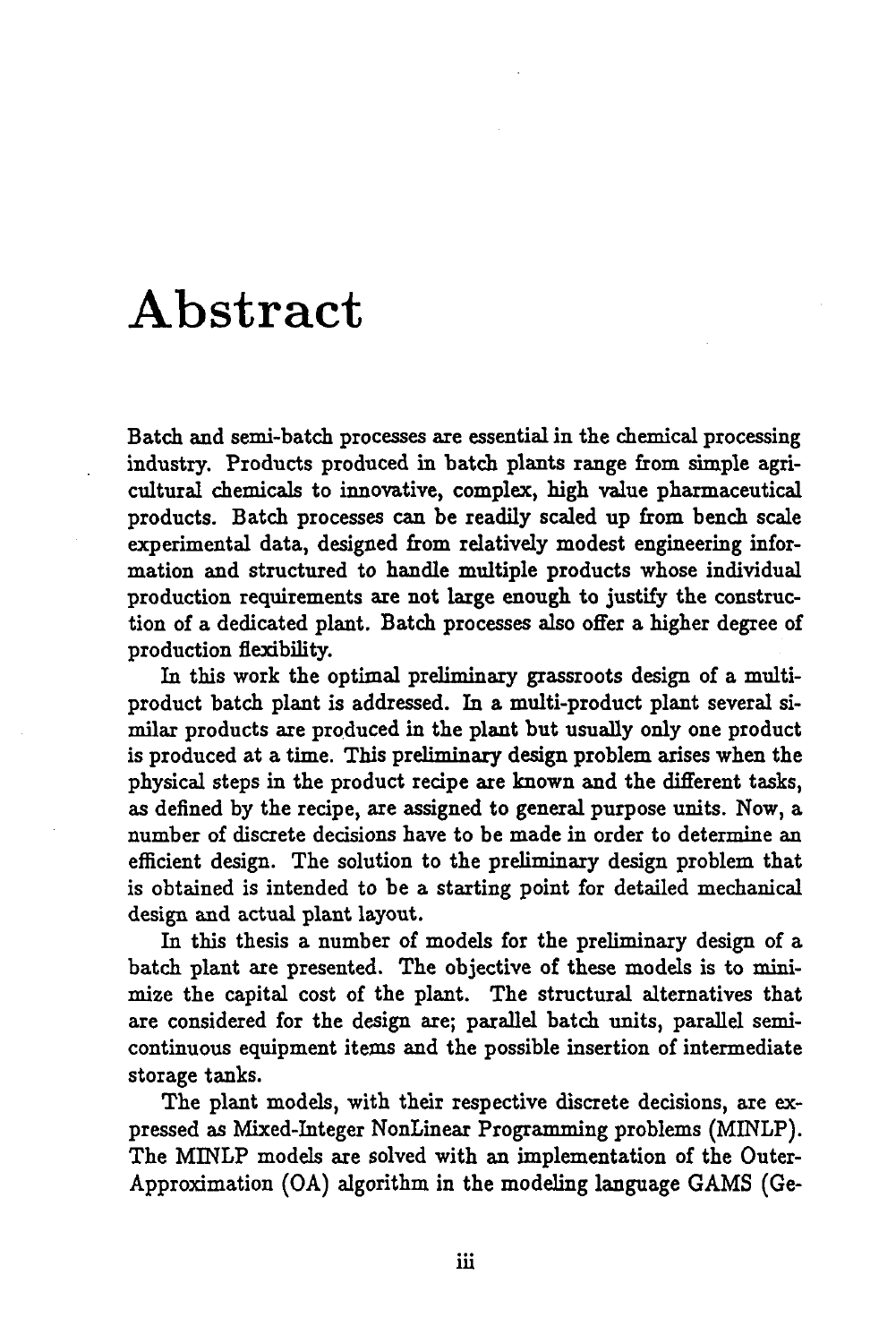neral Algebraic Modeling System). An extension to the OA algorithm with convexity tests is suggested and tested.

In order to demonstrate the capability of the proposed models and solution techniques, a number of benchmark examples from the literature are solved. The obtained solutions for some of the benchmark problems are better than the previously "best" reported solutions.

The thesis consists of ten chapters. The first two chapters give an introduction to the batch processing area and the type of products that are typically produced in a batch plant. Chapter 3 presents a literature review. Chapter 4 describes the mathematical algorithm used to solve the formulated models. Chapter <sup>5</sup> describes how different alternatives are modeled on the stage level. Chapter 6 describes various plant-wide models. Chapter 7 develops a model when the task allocation is part of the optimization. Chapter 8 describes how a number of benchmark problems from the literature are solved and compares the solutions. Chapter 9 addresses the inherent parameter uncertainties at the design stage and in the operation of batch plants. A novel approach to the operation of a semi-batch reactor with uncertain models is presented. In Chapter 10 the achievements and the limitations of the work are discussed.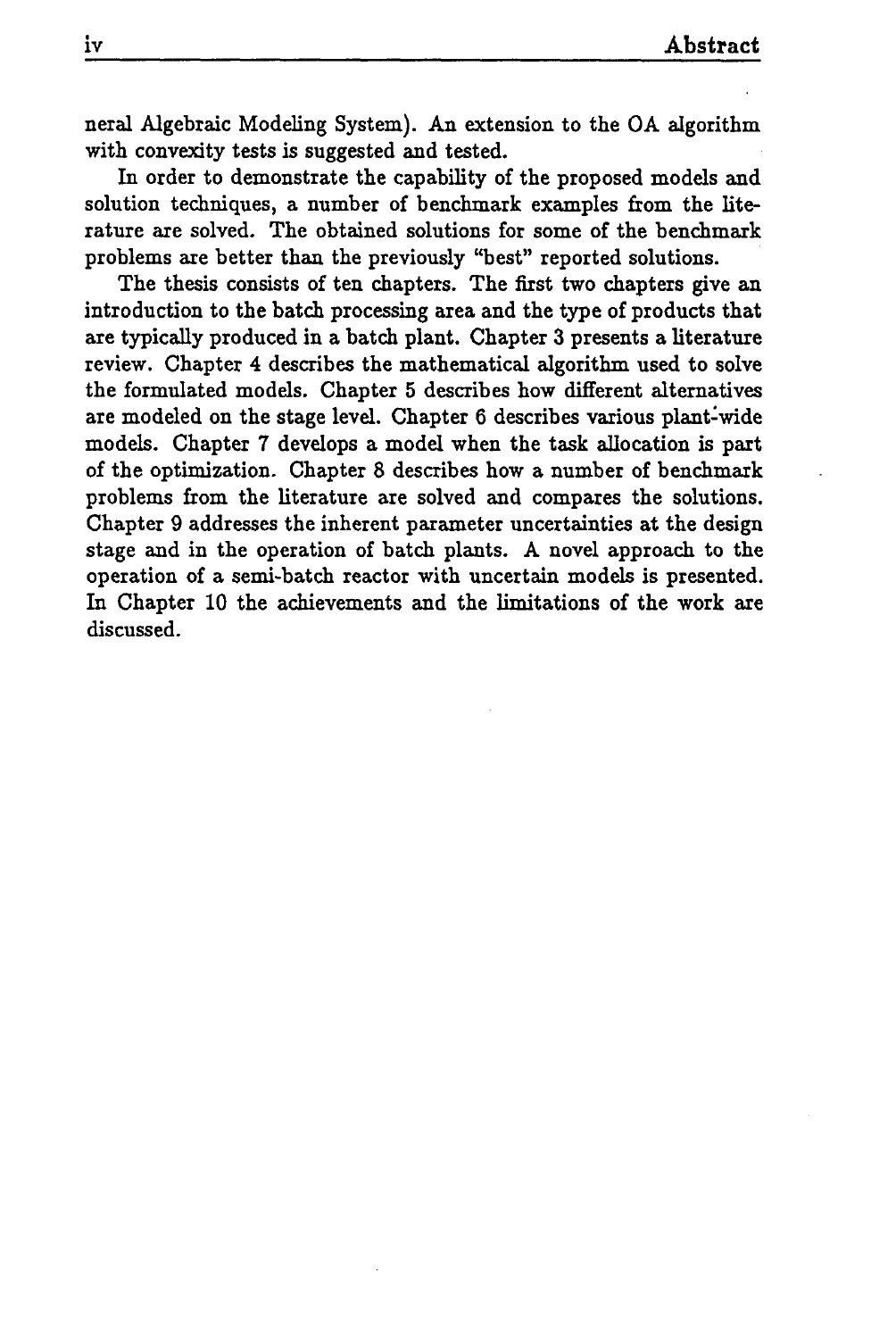## Kurzfassung

Diskontinuierliche Chargenprozesse, auch als Batcbprozesse bezeichnet, sind von tragender Bedeutung fiir die chemische Industrie. Die Spanne von Produkten, die in Batchprozessen hergestellt werden, geht von einfachen Dungemitteln bis zu innovativen, komplexen und hochwertigen Pharmazeutika. Fiir Batchprozesse gestaltet sich die Ubertragung vom Laboratoriums- zum Produktionsmassstab relativ einfach; ebenso kann eine bescheidenene Kenntnis der Prozessdaten als Basis dienen. Die Struktur der zugehörigen Anlagen kann für mehrere Produkte ausgelegt werden, fiir die es sich nicht lohnt, eine eigene Anlage zu betreiben. So ist auch eine hohere Flexibilitat erreichbar.

Diese Arbeit befasst sich mit der optimalen vorlaufigen Auslegung von Anlagen, die nacheinander mehrere ähnliche Produkte herstellen sollen. Das Problem der vorlaufigen Auslegung stellt sich, sobald die Einzelschritte der Produkt-Herstellung bekannt und ihre Zuordnungen zu Standard-Anlageteilen vollzogen ist. Die Effizienz der Anlage hängt von einigen, nun zu treffenden, strukturellen Entscheidungen ab. Die Lösung dieses Problems der vorläufigen Auslegung wird dann zum Ausgangspunkt fiir die detaillierte Bestimmung des zu implementierenden Entwurfs.

In dieser Dissertation wird eine Anzahl von Modellen fiir die vorläufige Auslegung vorgestellt. Das Optimierungsziel ist jeweils die Minimierung der Kapitalkosten fiir die betrachteten Prozesse. Die strukturellen Entscheidungen umfassen: Parallde diskontinuierliche Prozess-Einheiten, parallele semi-kontinuierliche Einheiten und das Einschalten von Einheiten als Zwischenlager.

Die Modelle der Anlagen und die Formulierung ihrer zugehörigen strukturellen Entscheidungen werden ausgedriickt als gemischtganzzahlige nichtlineare Programmierungsprobleme (engl. mixedganzzannge mchumeare rrogrammierungsprobleme (engl. mixed-<br>integer nonlinear programming — MINLP). Diese werden gelöst mit ei